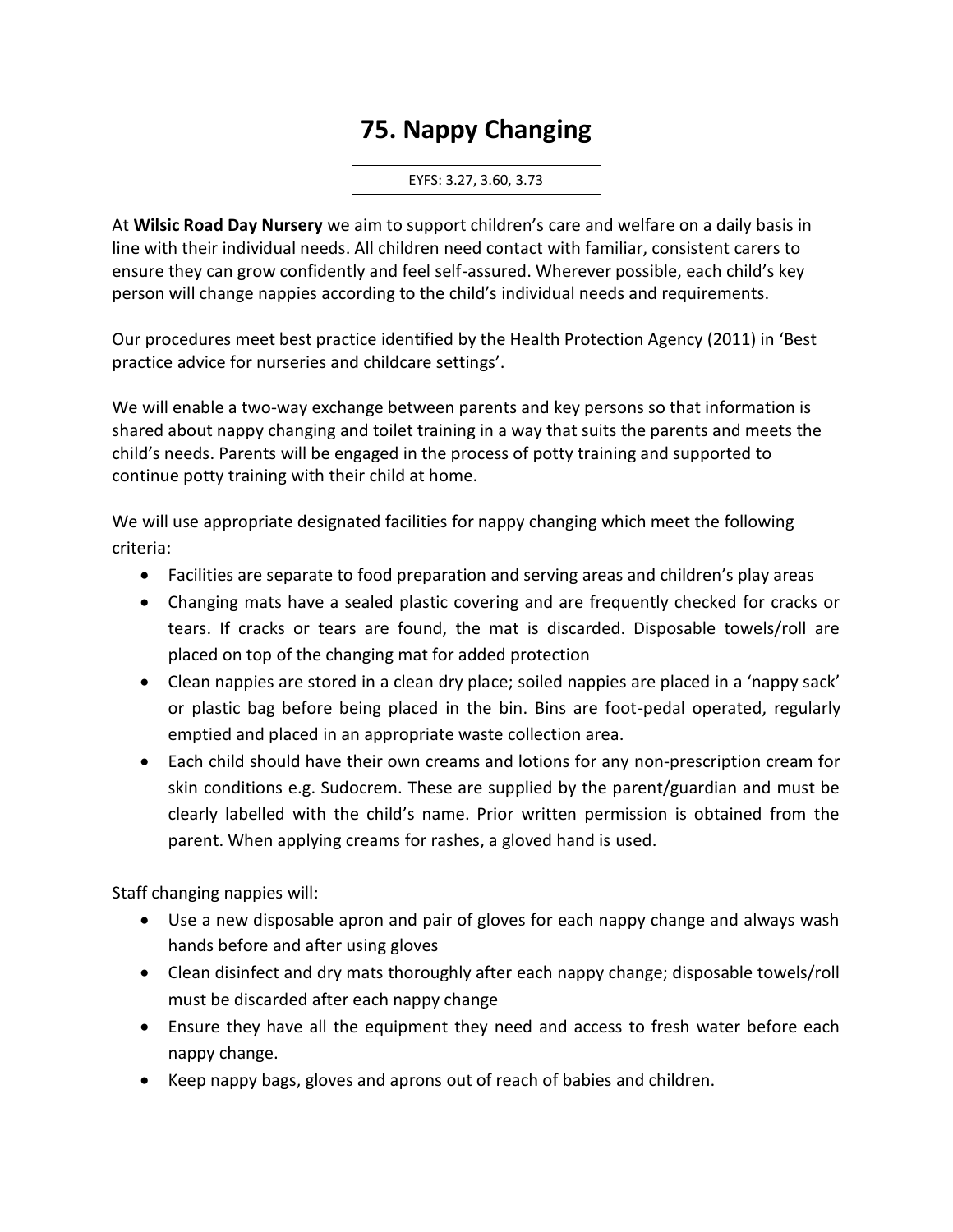We wish to ensure the safety and welfare of the children whilst being changed and safeguard against any potential harm, as well as ensuring the staff member involved is fully supported and able to perform their duties safely and confidently. We aim to support all parties through the following actions:

- Promoting consistent and caring relationships through the key person system in the nursery and ensuring all parents understand how this works and who they will be working with
- Using this one-to-one time as a key opportunity to talk to children and help them learn, e.g. through singing and saying rhymes during the change
- Ensuring that the nappy changing area is inviting and stimulating and change this area regularly to continue to meet children's interests
- Ensuring all staff undertaking nappy changing have suitable enhanced DBS checks
- Training all staff in the appropriate methods for nappy changing
- Ensuring that no child is ever left unattended during the nappy changing time
- Making sure staff do not change nappies whilst pregnant until a risk assessment has been discussed and conducted; and that students only change nappies with the support and close supervision of a qualified member of staff
- Conducting thorough inductions for all new staff to ensure they are fully aware of all nursery procedures relating to nappy changing
- Ensuring hygiene procedures are followed appropriately, e.g. hands washed before and after nappies are changed and changing mats cleaned before and after each use
- Following up procedures through supervision meetings and appraisals to identify any areas for development or further training
- Working closely with parents on all aspects of the child's care and education as laid out in the parent and carers as partner's policy. This is essential for any intimate care routines which may require specialist training or support. If a child requires specific support, the nursery will arrange a meeting with the parent to discover all the relevant information relating to this to enable the staff to care for the child fully and meet their individual needs
- Ensuring all staff have an up-to-date understanding of child protection and how to protect children from harm. This includes identifying signs and symptoms of abuse and how to raise these concerns as set out in the child protection policy
- Balancing the right for privacy for the children with the need for safeguarding children and adults by making sure intimate care routines do not take place behind closed doors
- Cameras, tablets and mobile phones are not permitted within toilet and intimate care areas
- Operating a whistleblowing policy to help staff raise any concerns relating to their peers or managers and helping staff develop confidence in raising concerns as they arise in order to safeguard the children in the nursery
- Conducting working practice observations of all aspects of nursery operations to ensure that procedures are working in practice and all children are supported fully by the staff. This includes all intimate care routines